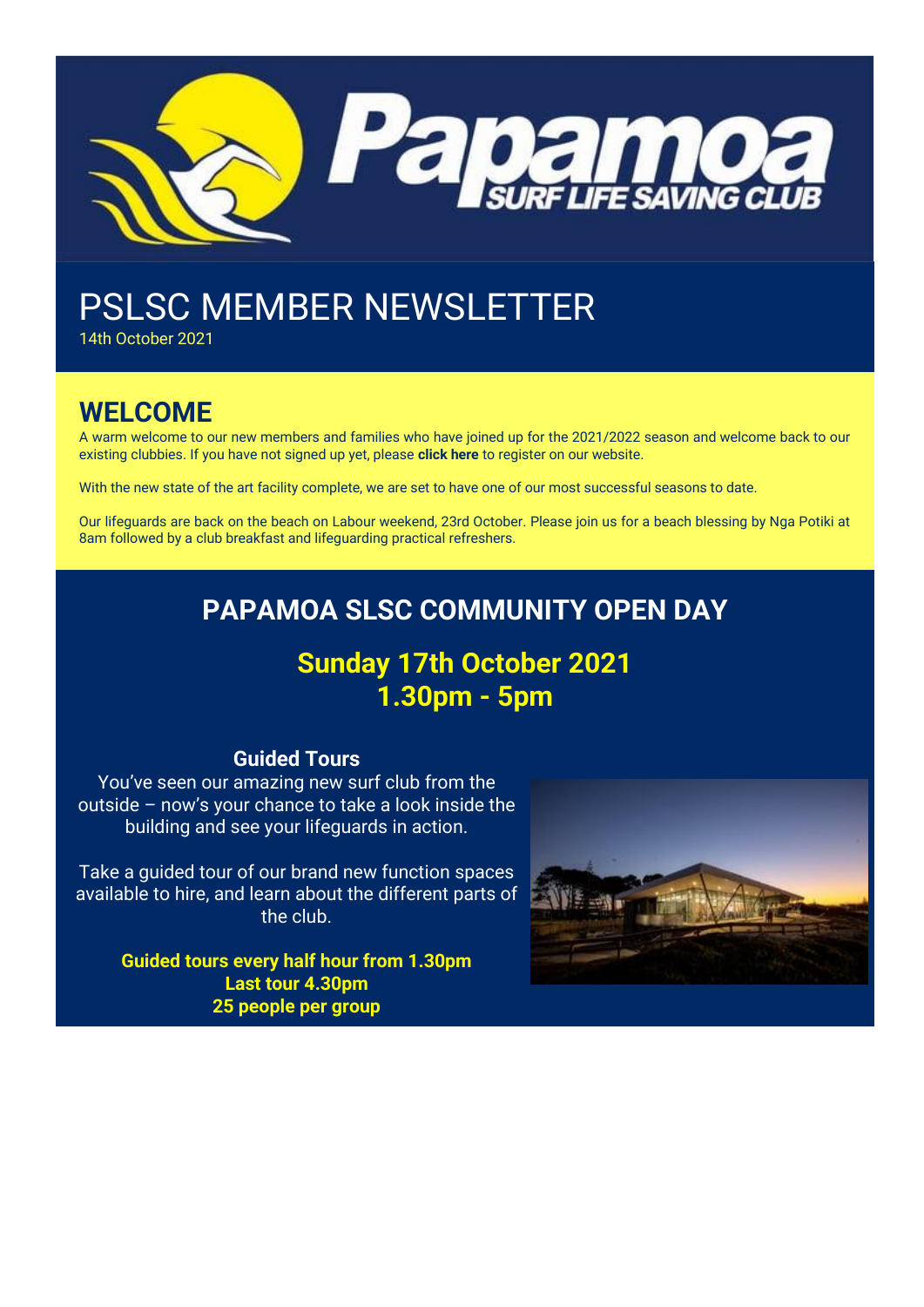

## **Lifeguards in Action**

**2pm - 3pm See our ocean athletes in the water**

**3pm - 4pm Watch lifeguards perform simulated rescues**

**Throughout the Day Junior Surf coaches and nippers will be having fun on the beach so come along and join in and don't miss out on the free sausage sizzle!**

## **Register for the Season**

Registrations will be open for families interested in joining Junior Surf.

Registrations for our new community membership will also be available for those keen on supporting the club and enjoying the stunning beach front facilities throughout the season.



## **NEXT CLUB NIGHT**

Join your surf club friends for the next club night on Friday 22nd October. Members will have access to the club bar. A BBQ will be available to use so feel free to bring your own food to cook, or grab some fish and chips from across the road. We are now a licensed premises so you cannot BYO drinks, these can be purchased at the club bar at club prices.

### **Club night Friday 22nd October from 5pm**





## **PAPAMOA CLINCHES SILVER**

After a well fought battle against our closest rivals, Pāpāmoa SLSC came away with 2nd overall in the Eastern Regional Pool Rescue Championships at the weekend.

Moving up the table from 3rd overall last year, the Pāpāmoa team proved they are one to watch as we head into the summer season.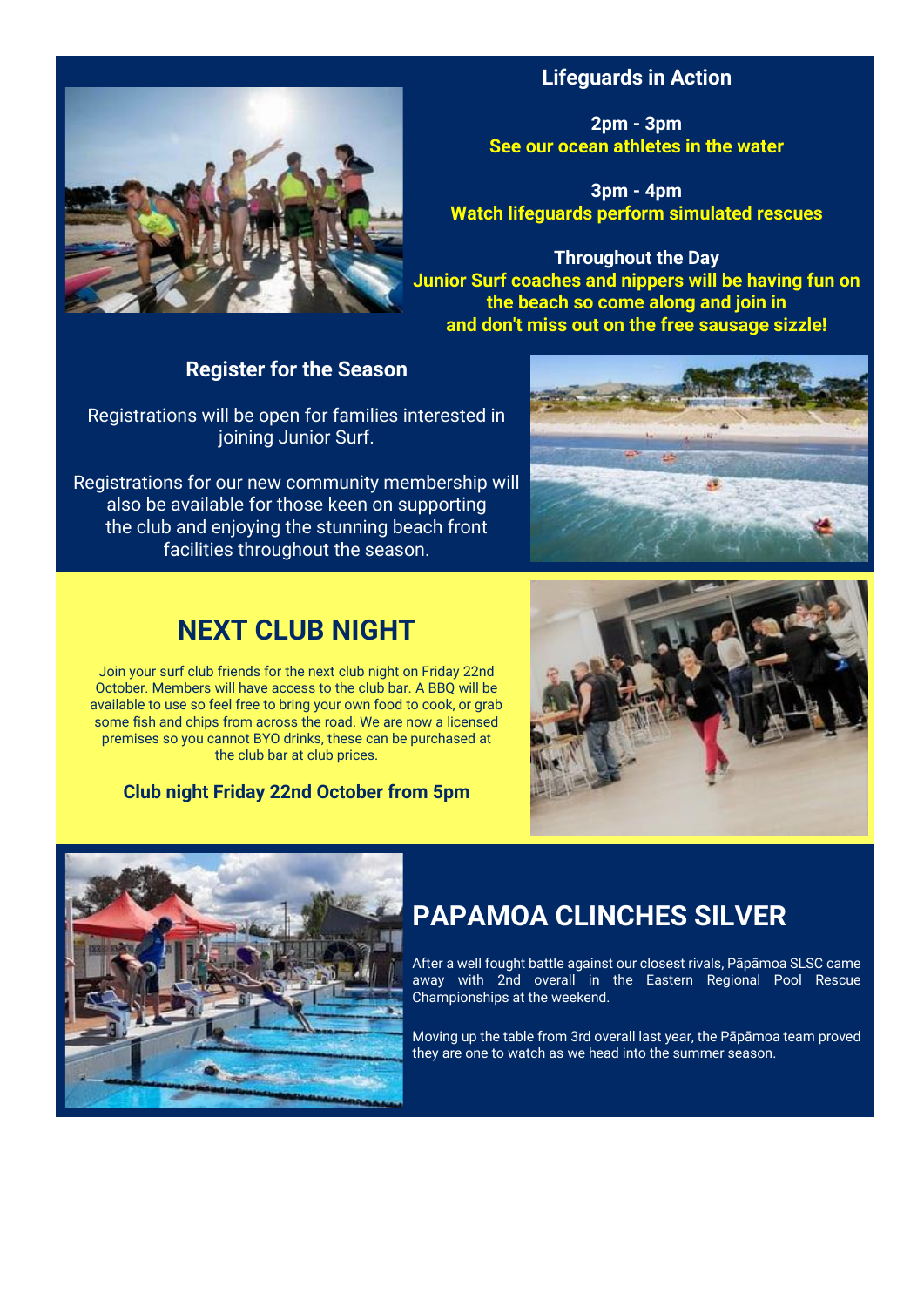Our Master's team (aged 30+) won their division, our Seniors (aged 14-29) achieved third and our juniors (aged 10-13) placed second – **a huge congratulations to everyone who competed.**

Despite weeks of uncertainty around whether the event would run, our athletes remained committed to their training and the team. 55 of our clubbies travelled to Rotorua to compete against other clubs from the Bay of Plenty, Coromandel and Gisborne, and achieved some fantastic individual and team results. This level of dedication, along with the support of Bartlett Swim School, resulted in an extremely successful weekend.

Thank you to the officials, team managers, timekeepers, water crew and Jackson Edwards (event organiser). The time and tremendous effort put in by these people cannot be overstated.

|    | liveresults.co.nz (5)<br>52.0 |                 |  |
|----|-------------------------------|-----------------|--|
| Ð. | Points                        |                 |  |
|    | $#$ Club                      | Pts:            |  |
|    | 1st MMLS                      | 253.00          |  |
|    | 2nd <b>All</b> Papamoa        | 216.00          |  |
|    | 3rd <b>AA</b> Omanu           | 214.00          |  |
|    | 4th Mhakatane 72.00           |                 |  |
|    | 5th <b>All</b> Midway         | 36.00           |  |
|    | 6th <b>Whangamata</b>         | 32.00           |  |
|    | 7th <b>All</b> Walkanae       | 29.00           |  |
|    | 8th <b>b</b> Opotiki          | $13.00$ $($     |  |
|    | 9th Waihi Beach LGS           | $10.00$ $\odot$ |  |

## **LIFEGUARDING**

Our season starts on Saturday 23rd October and the lifeguard committee has been busy in the background getting things sorted. Thank you for your patience while we finalise the roster and patrol teams. We all look forward to the season starting and can't wait to hit the beach at Labour weekend.



### **New Lifeguards and Patrol Supports**

We have 11 members sitting their Lifeguard Award or Patrol Support Award on Saturday – good luck and have fun, we look forward to you joining us on patrol soon!

### **Roster and Patrol Teams**

The roster and patrol teams will be released by the end of this week. Please keep an eye out on the **[Lifeguards Facebook group](https://www.facebook.com/groups/475572635954916)  [page](https://www.facebook.com/groups/475572635954916)**. There will also be printed copies available at the club on the opening weekend and via Google Drive so you can retrieve it online anytime.

### **Refreshers**

Our first lot of refreshers will start on Saturday 23<sup>rd</sup> October after the blessing and breakfast at the club. For the refresher you will need to complete the online theory test, demonstrate CPR using DRSABCD, do a tube rescue and recovery position, and a run-swim-run.

### **Patrol Captain/DPC/Senior Guard Briefing**

There will be a briefing and induction at the club on Saturday 23rd from 3pm-4pm, after which the club bar will be open. Please come along for a quick season briefing, a walkthrough of the operational area downstairs and a talk about our patrol season. This is open to PC, DPC, IRB Drivers and Senior lifeguards of your patrol.

### **Risk Assessment/Management**

Operational Risk Assessments (ORA) are required prior to the commencement of all club operational activities including lifeguard patrols and training, senior surf sport training and events, Rookie and junior surf training and events. Training on the use of the SLSNZ ORA APP will take place on Tuesday 26th October from 6pm-8.30pm. **Free pizza and drinks will be provided for registered attendees.** All PCs, Deputy PCs, Coaches, SAR Squad members and any other person with club health and safety responsibilities should attend. Please RSVP by email to **[admin@papamoalifeguards.co.nz](mailto:admin@papamoalifeguards.co.nz)** with your first and last names, mobile number, individual email and any special dietary requirements.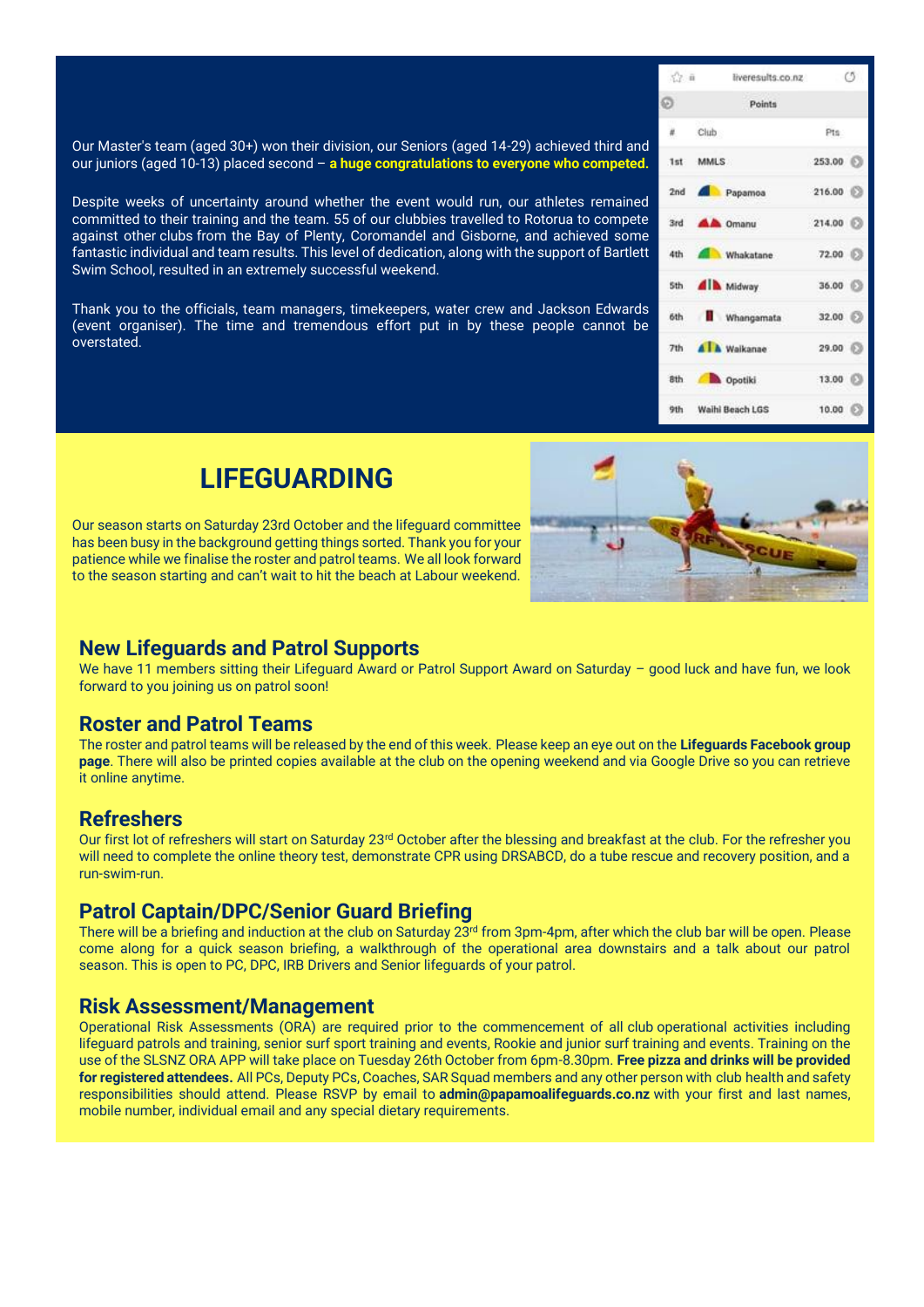

## **OPERATIONS CIRCULARS**

Keep up to date with the latest guidelines from Surf Life Saving New Zealand. **[Click here](https://papamoalifeguards.co.nz/lifeguarding/operations-circulars)** to view the Operations Circulars page on our website.

#### **Recently added:**

- Guidelines for safe practice of CPR while in alert level 2
- Safety, welfare and risk peer support training

## **ROOKIES**

The Rookie season kicks off on 7th November with new instructors Marama Mateparae and Andrew King, and concludes with the Rookies Challenge on 2nd April 2022.

The programme is for 12 and 13 year olds (as at 1st October) and there is no charge.

The aim of the programme is to grow an understanding about many aspects of Surf Club operations, the ocean environment, as well as first aid and lifeguarding skills. It is not a competitive activity, and the children are required to work in pairs and teams most of the time to support one another. Each session will run from 10am-12pm with a theme related to surf lifesaving, a short basic first aid session, a lifeguard component, and water activities.





### **New Rookie Coaches for 2021/2022**

"Kia ora. My name is Andrew King and I have been a Lifeguard at Pāpāmoa Surf Life Saving Club since 2015, served on the Board for two years, and have supported Junior Surf and Rookies in the past, with my three children participating. I am a teacher by trade and am currently the Principal at Oropi School. I look forward to working with you and your son/daughter."

"Kia ora. My name is Marama Mateparae. Our whanau is new to surf lifesaving, joining Pāpāmoa Surf Life Saving Club last year, when I became a Lifeguard. My son, Sam, was a Rookie last year and is looking forward to becoming a Lifeguard when he turns 14 next year. My daughter, Billie, will join Rookies next year. I'm looking forward to getting to know all the new Rookies and hope they'll enjoy the programme."

> **[Click here](https://papamoalifeguards.co.nz/lifeguarding/rookie-junior-lifeguarding)** to register for Rookies Join our Facebook group page **Papamoa [SLSC Rookies](https://www.facebook.com/groups/162154524366485)**

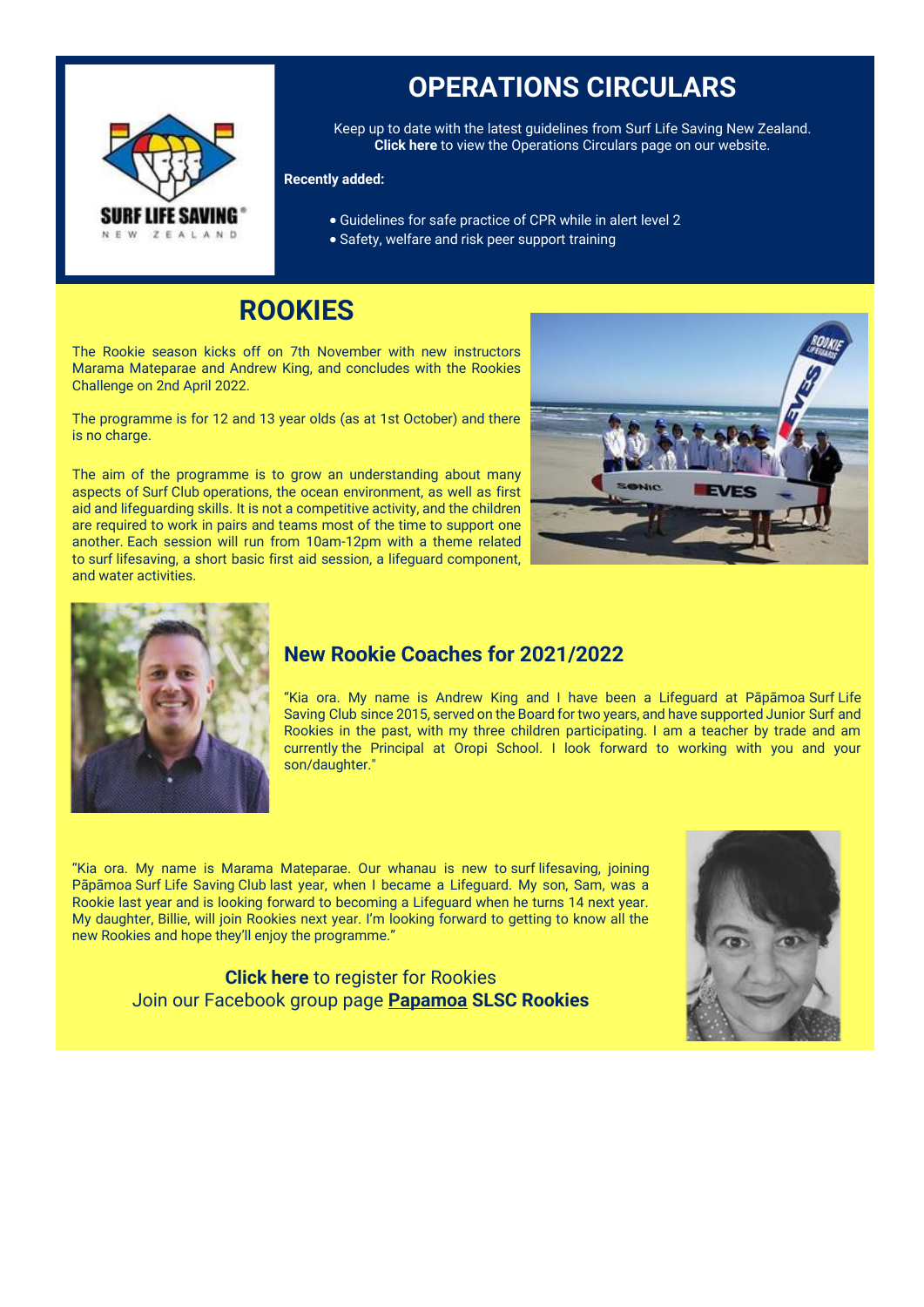

## **SENIOR SURF SPORTS**

Our new summer programme kicks off on Monday 18th October.

Block 2 runs from 18th October - 24th December: Monday Ski 5:30pm - 6:30pm Tuesday Board 5:30pm - 6:30pm Wednesday Iron 5:30pm - 6:30pm Thursday Board 5:30pm - 6:30pm Friday Ski 5:30pm - 6:30pm Saturday Iron 9:00am -10:30am

## 2021/2022 Senior Surf Sports Season Calendar

| <b>Spring Series No. 1</b>     | Saturday 6th November              | The first pre-season race for our senior<br>athletes to compete against others in the         |  |
|--------------------------------|------------------------------------|-----------------------------------------------------------------------------------------------|--|
| Mount - Pāpāmoa                |                                    | <b>Eastern Region</b>                                                                         |  |
| <b>Spring Series No. 2</b>     |                                    | The second pre-season race for our senior                                                     |  |
| Mount - Pāpāmoa                | Saturday 20 <sup>th</sup> November | athletes aged 14 years and above                                                              |  |
| <b>Whangamata Classic</b>      |                                    | The first big competition of the season for<br>clubs from the Eastern and<br>Northern regions |  |
| Whangamata                     | Saturday 4 <sup>th</sup> December  |                                                                                               |  |
| <b>Mount Monster</b>           |                                    |                                                                                               |  |
| Mount Maunganui                | Saturday 11 <sup>th</sup> December | A long-distance endurance race                                                                |  |
| <b>BOP Senior Champs</b>       | Saturday 15th &                    | The Bay of Plenty Championships for                                                           |  |
| Pāpāmoa                        | Sunday 16 <sup>th</sup> January    | athletes to compete against local clubs                                                       |  |
| <b>Eastern Regional Champs</b> | Friday 28th to                     | A big local event for our athletes to                                                         |  |
| Mount Maunganui                | Sunday 30 <sup>th</sup> January    | compete against other clubs in the region                                                     |  |
| <b>TSB Nationals</b>           | Thursday 10 <sup>th</sup> to       | The largest Surf Lifesaving event in New                                                      |  |
| Christchurch                   | Sunday 13th March                  | Zealand for our senior athletes                                                               |  |
|                                |                                    |                                                                                               |  |

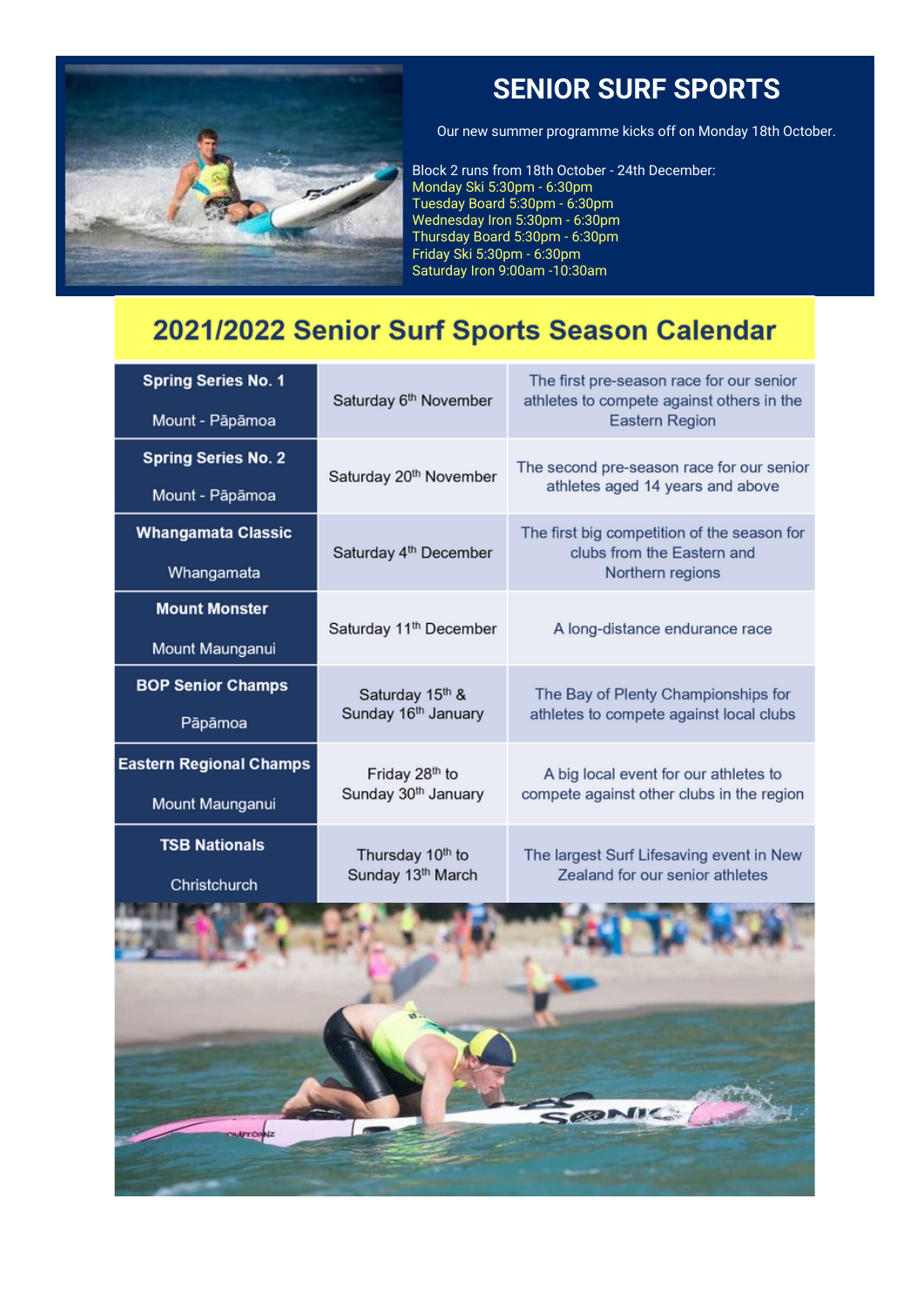

## **JUNIOR SURF**

The Junior Surf season kicks off on Sunday 7th November and as long as we stay at level 2, there are no Covid restrictions on numbers outdoors. We would still like to encourage social distancing and mask wearing for those over 12 years old. For more information on the SLSNZ Covid guidelines **[click here](https://www.surflifesaving.org.nz/club-management/health-safety/covid-19-updates)**.

### **Coaches Needed**

We still require coaches for our under 7 and under 8 age groups. It's a really great way to give back to your club and have fun on the beach with your kids and their friends. No experience is needed and training will be provided before the season starts. So please consider putting your hand up and helping out for the season ahead.

To volunteer or for more information please email [admin@papamoalifeguards.co.nz](mailto:admin@papamoalifeguards.co.nz)





### **Uniform Requirements**

All Junior Surf participants are required to wear a club beanie and long-sleeved rash shirt (or high vis singlet if the child has their 200m badge). Uniforms can be ordered via the website – **[click here](https://papamoalifeguards.co.nz/merchandise)**.

Uniforms will be available to try on and buy at the Community Open Day on 17th October. For those who have already ordered uniform items, these can be collected at the Open Day.

## **200m Safety Badge Testing**

**Bartlett's Swim School 30th October and 20th November 2pm-3pm No need to book in, just turn up**



All under 9 Junior Surf participants who wish to paddle foam boards (also called knee boards) are required to complete a 200m safety badge test before the start of each season. For those who do not have the badge, they can still partake in other water activities including body boarding.

For the under 10 and above age groups, if they do not have the 200m badge they will be required to join the under 9 age group during water activities.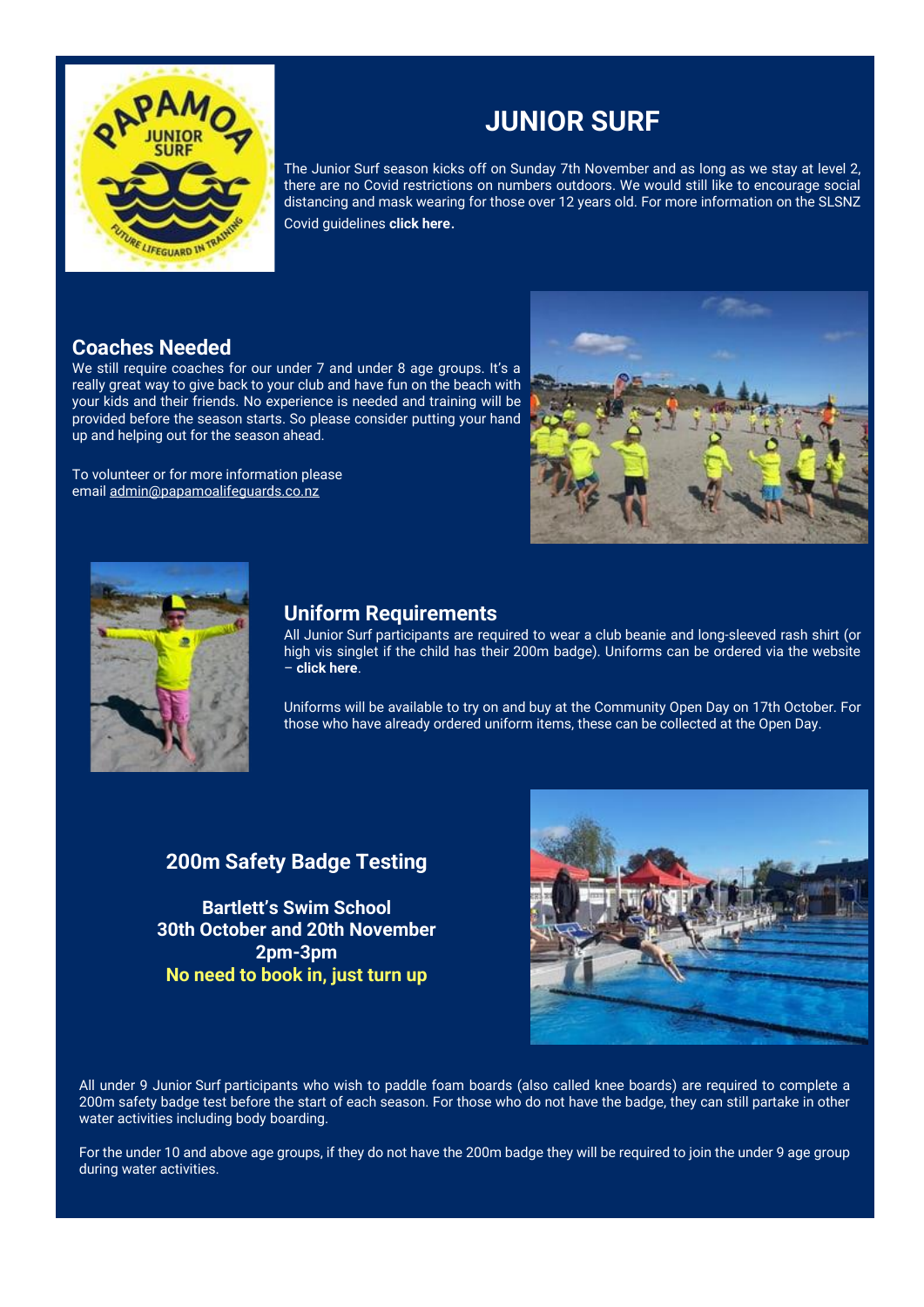To complete the badge, participants must swim 200m in a pool unaided in under 7 minutes, followed by 1 minute of treading water unaided.

Members of either Bartlett's Swim School or the Pāpāmoa Swimming Club can ask their instructor to assess them and give them a certificate of completion. A scanned or photographed copy of this can be emailed to [info@papamoalifeguards.co.nz](mailto:info@papamoalifeguards.co.nz).

*Please note that the 200m safety badge needs to be completed at the start of each season.*



### **Board Fundamentals**

In the lead up to the start of Junior Surf, we will be running two knee board sessions at Pilot Bay. These sessions will focus on the fundamentals of paddling boards and will give participants the foundations needed to develop more advanced skills once the Junior Surf season starts.

The sessions are aimed at new or novice paddlers in the under  $9$ under 14 age groups.

For more information or to register **[click here](https://papamoalifeguards.co.nz/junior-surf/board-fundamentals)**.

### **Christmas Party – SAVE THE DATE**

Sunday 19th December is set to be a big day on the Junior Surf Calendar. There will be a visit from Santa, which is always a big hit with the kids, followed by a Christmas lunch for all the families.

Refreshments will be available from the club bar and a BBQ will be available to use so feel free to bring your own food to cook or grab some fish and chips from across the road.

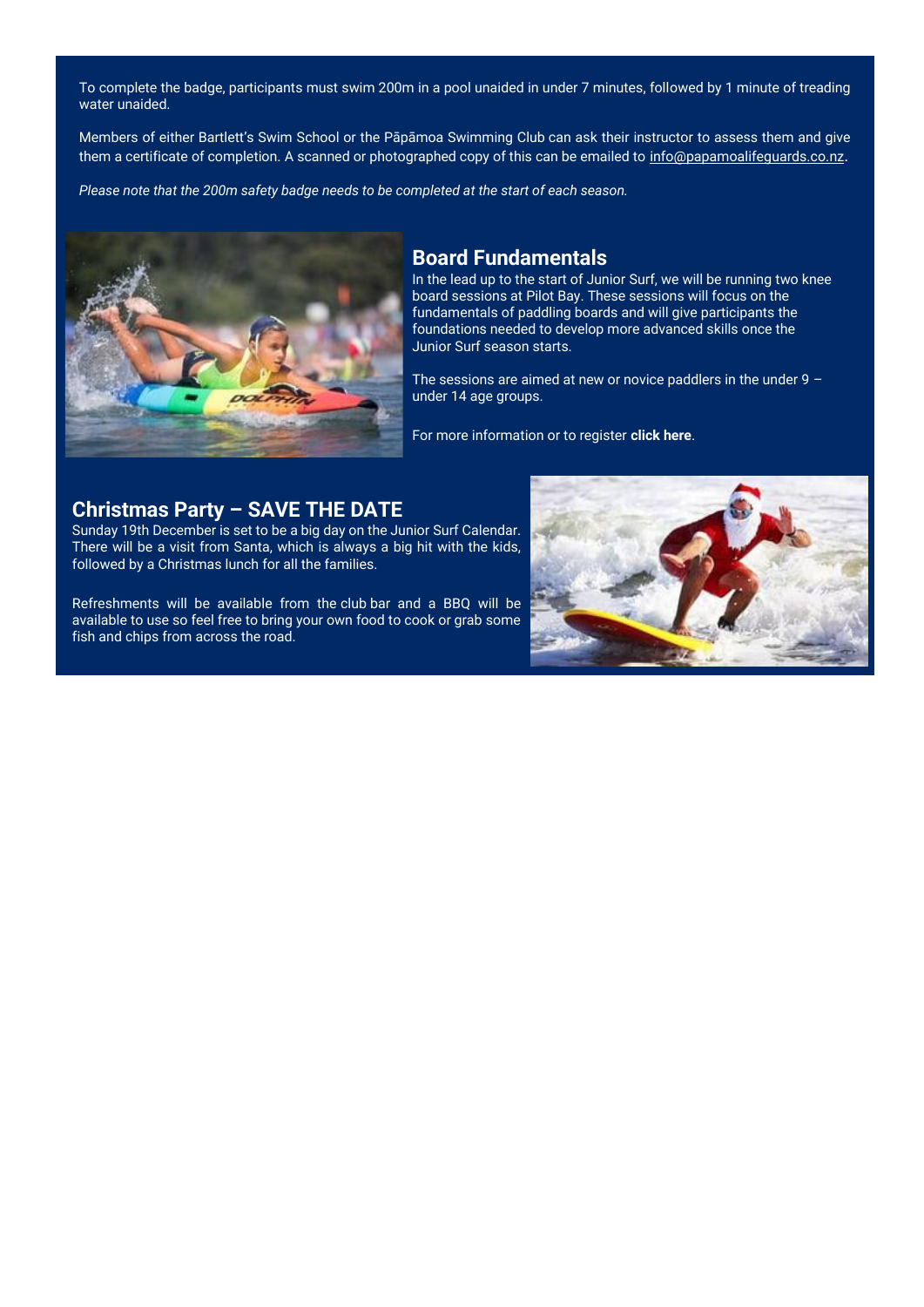# 2021/2022 Junior Surf Season Calendar

| <b>Registrations</b>                         | Open now                                                        | Visit www.papamoalifeguards.co.nz<br>to register online                                                                                                                              |
|----------------------------------------------|-----------------------------------------------------------------|--------------------------------------------------------------------------------------------------------------------------------------------------------------------------------------|
| Pāpāmoa Surf Club<br><b>Open Day</b>         | Sunday 17th October<br>1.30pm - 5pm<br>At the Pāpāmoa Surf Club | Register for the season<br>Existing members will be on hand to<br>talk about Junior Surf, Oceans Athletes,<br>Rookies, Surf Sports, Lifeguarding and our<br>new community membership |
| First day for 2021                           | Sunday 7 <sup>th</sup> November                                 | Welcome to the new season                                                                                                                                                            |
| Last day for 2021                            | Sunday 19th December                                            | Santa will arrive in style!                                                                                                                                                          |
| First day for 2022                           | Sunday 9 <sup>th</sup> January                                  | Welcome back to the beach                                                                                                                                                            |
| <b>Junior Surf Carnival</b>                  | Sunday 23rd January                                             | Clubs from across the Eastern Region are<br>invited to compete against their fellow<br>Junior Surf athletes<br>For under 8s and above                                                |
| <b>Club Champs</b><br>Last day of the season | Sunday 6 <sup>th</sup> March                                    | A highlight of the season for our Nippers to<br>earn medals and showcase what they've<br>learnt throughout the season                                                                |

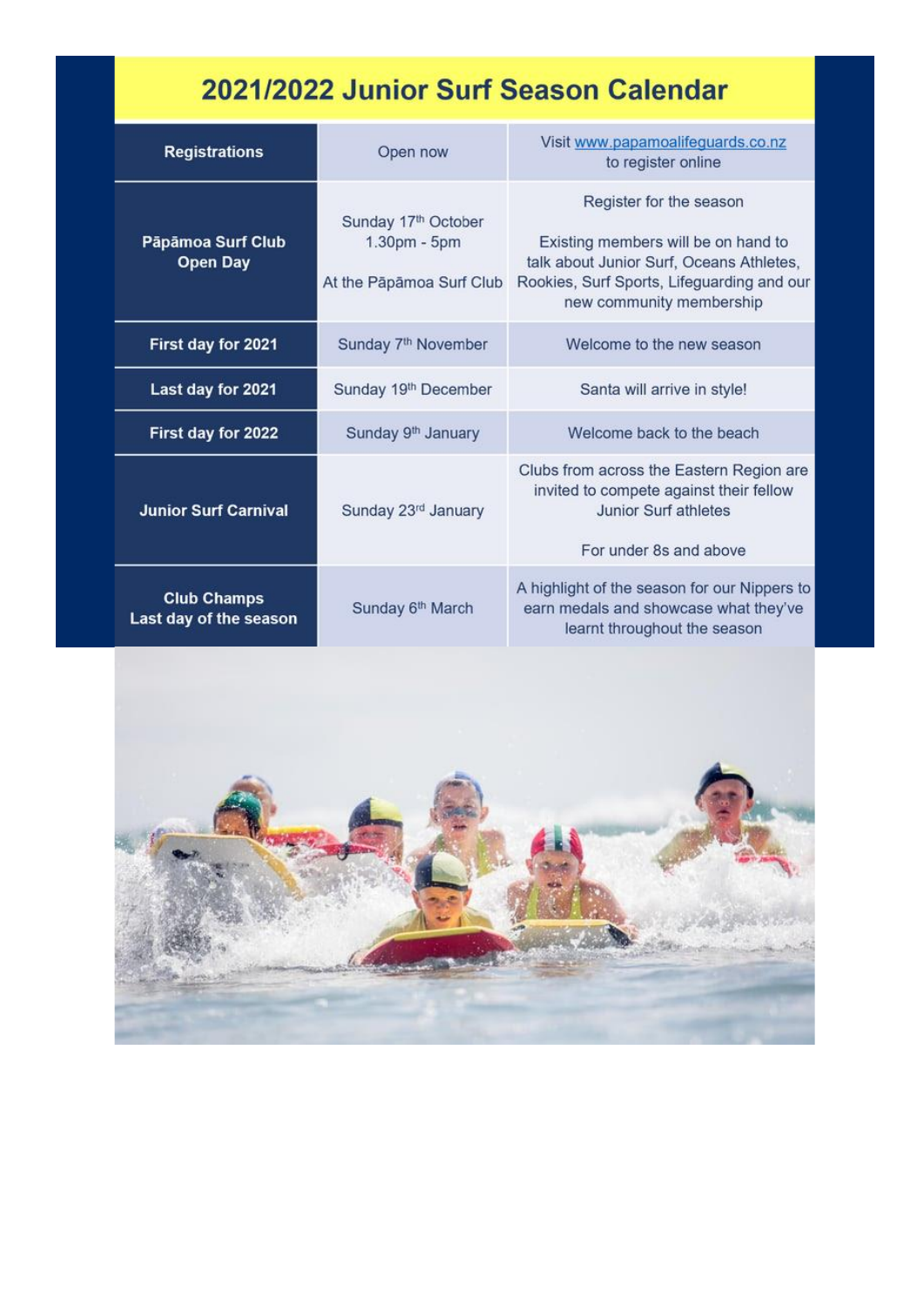## 2021/2022 Junior Carnivals & Events

| <b>Omanu Carnival</b><br>Omanu                    | Sunday 28 <sup>th</sup> November         | First Eastern Regional carnival of the<br>season for under 8s and above                                               |
|---------------------------------------------------|------------------------------------------|-----------------------------------------------------------------------------------------------------------------------|
| <b>BOP Champs</b><br>Ohope                        | Sunday 12 <sup>th</sup> December         | Eastern Regional carnival<br>for under 8s and above                                                                   |
| Päpämoa Junior Surf<br><b>Carnival</b><br>Pāpāmoa | Sunday 23rd January                      | Eastern Regional carnival<br>for under 8s and above<br>An opportunity to showcase our new club!                       |
| <b>Eastern Regional</b><br><b>Champs</b><br>Waihi | Saturday 12th &<br>Sunday 13th February  | The first big event of the season<br>for our Ocean Athletes<br>For under 10s and above                                |
| Oceans 2022<br>Mount Maunganui                    | Thursday 24th to<br>Sunday 27th February | The largest Junior Surf Life Saving event<br>in New Zealand for Ocean Athletes<br>For under 10s and above             |
| Pāpāmoa Club Champs<br>Pāpāmoa                    | Sunday 6 <sup>th</sup> March             | A highlight of the season for our Nippers to<br>earn medals and showcase what they've<br>learnt throughout the season |

## **COVID LEVEL 2**

Please remember these five simple rules around the club:

- if you have flu like symptoms or feel unwell please stay away from the club and all club activities
- scan or sign in upon arrival
- maintain social/physical distancing (at least 1m) at all times, particularly indoors
- if meeting indoors, keep the room well ventilated
- limit the number of members using our closed in spaces at any one time, e.g. showers/changing/training rooms

**Thank you to our sponsors who make all our programmes possible**